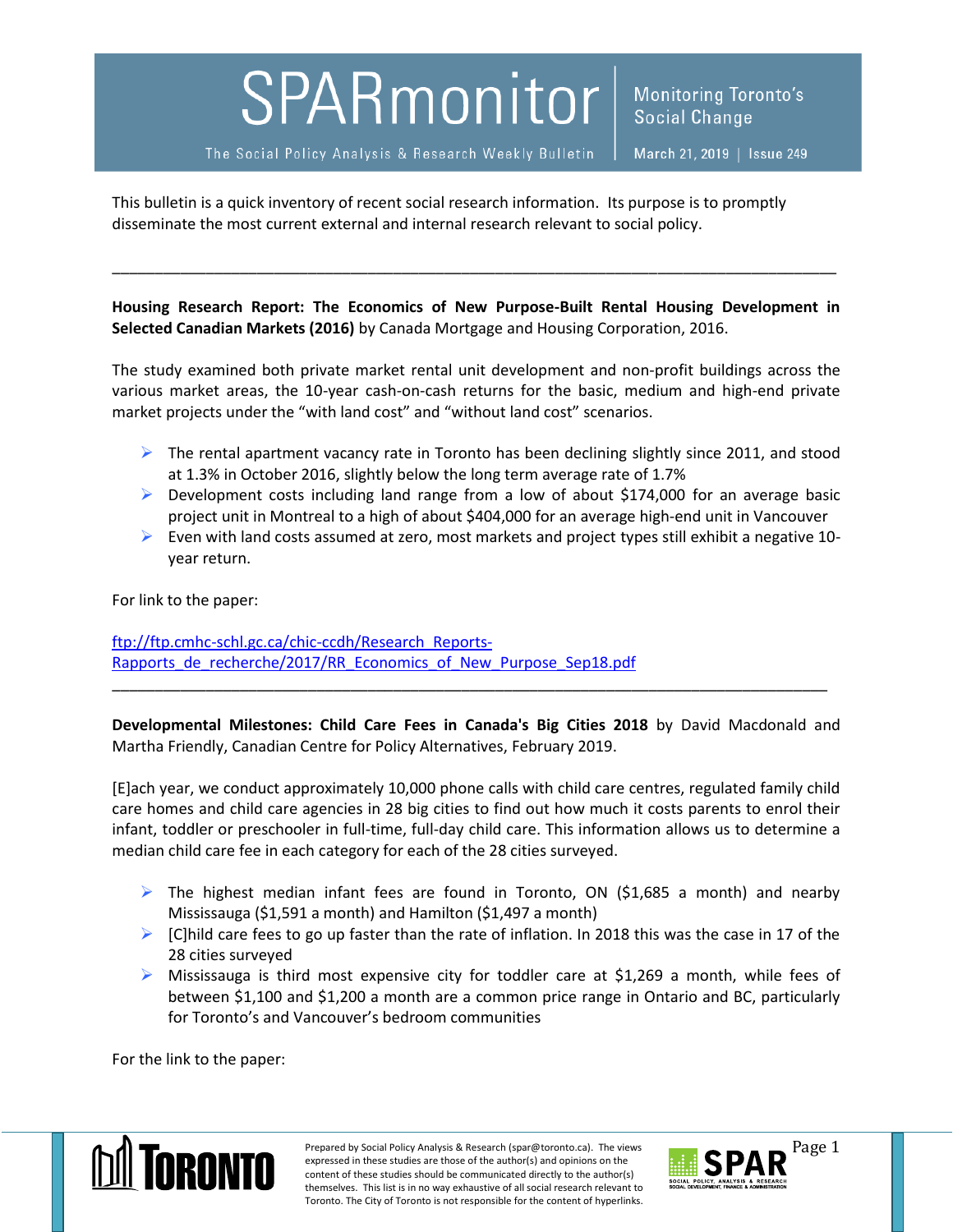[https://www.policyalternatives.ca/sites/default/files/uploads/publications/National%20Office/2019/02](https://www.policyalternatives.ca/sites/default/files/uploads/publications/National%20Office/2019/02/Developmental%20milestones.pdf) [/Developmental%20milestones.pdf](https://www.policyalternatives.ca/sites/default/files/uploads/publications/National%20Office/2019/02/Developmental%20milestones.pdf)

\_\_\_\_\_\_\_\_\_\_\_\_\_\_\_\_\_\_\_\_\_\_\_\_\_\_\_\_\_\_\_\_\_\_\_\_\_\_\_\_\_\_\_\_\_\_\_\_\_\_\_\_\_\_\_\_\_\_\_\_\_\_\_\_\_\_\_\_\_\_\_\_\_\_\_\_\_\_\_\_\_\_\_\_

**Superdiversity: Today's Migration has Made Cities More Diverse than Ever – in Multiple Ways** by Steven Vertovec, Daniel Hierbert, Alan Gamlen and Paul Spoonley.

Across the globe, most international migrants end up in cities. Urban populations today show fluctuating combinations of nationality, ethnicity, language, religion, age, gender, legal status, class and human capital. Such changing combinations of traits lead to conditions of 'super-diversity' – a concept highlighting the fact that current diversity patterns significantly supersede earlier ones.

- $\triangleright$  Nearly 40 percent of metropolitan Auckland's residents, as recorded in the 2013 census, were born outside New Zealand, and the corresponding figures for Sydney and Vancouver in 2016 were, respectively, 43 and 41 percent
- In Vancouver, in 2016, about 3 percent of the population identified themselves as Aboriginal, 49 percent as members of Visible Minority groups, with the remaining 48 percent as having European ancestry
- $\triangleright$  The Superdiversity maps are an attempt to do something quite different, to enable you to imagine the city as a set of spaces of intersecting diversity, where people encounter others who are different from themselves. They invite you to see how people experience complexity in their daily lives

For the link to the interactive visualizations: http://www.superdiv.mmg.mpg.de

## **Income in Ontario: Growth, Distribution and Mobility** by Financial Accountability Office of Ontario, 2019.

\_\_\_\_\_\_\_\_\_\_\_\_\_\_\_\_\_\_\_\_\_\_\_\_\_\_\_\_\_\_\_\_\_\_\_\_\_\_\_\_\_\_\_\_\_\_\_\_\_\_\_\_\_\_\_\_\_\_\_\_\_\_\_\_\_\_\_\_\_\_\_\_\_\_\_\_\_\_\_\_\_\_\_\_

[T]his report presents new data on the evolution of income mobility in Ontario. To what extent do Ontarians switch places on the income ladder? Are inequalities in income becoming more permanent over time?

- In 2016, the tax and transfer system in Ontario reduced income inequality by almost 30%.
- $\triangleright$  [B]etween 2000 and 2016, the after-tax income of the median Ontario family grew only modestly
- $\triangleright$  Ontario's median income is still higher than the average for all other provinces. However, during this period, Ontario recorded the slowest growth in median family income among all provinces by a wide margin
- $\triangleright$  Notably, lower-income Ontario families experienced slower income growth than higher-income families

For the link to the paper:

[https://www.fao-on.org/web/default/files/publications/Income%20Jan%202019/Income](https://www.fao-on.org/web/default/files/publications/Income%20Jan%202019/Income-report.FAO.pdf)[report.FAO.pdf](https://www.fao-on.org/web/default/files/publications/Income%20Jan%202019/Income-report.FAO.pdf)